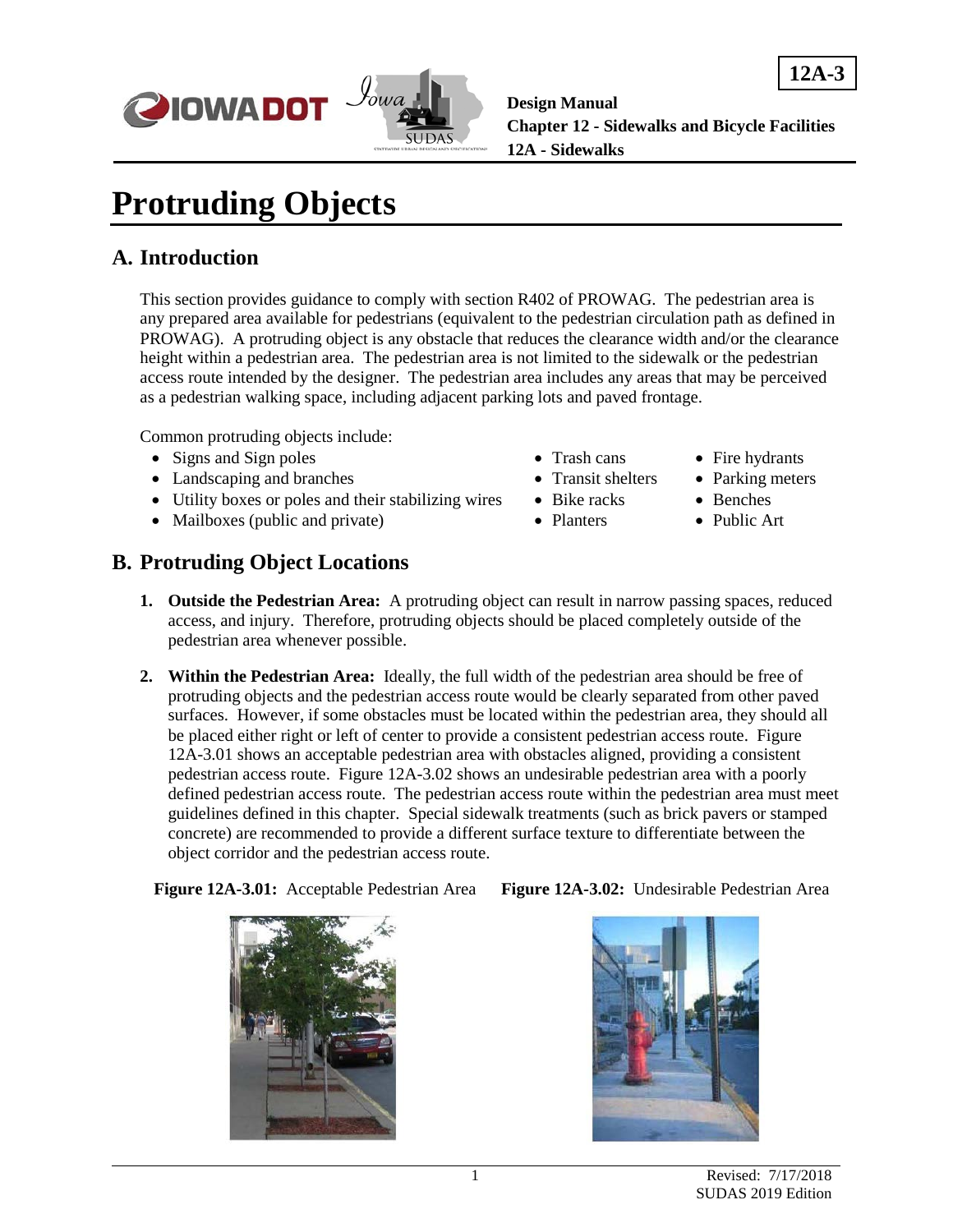### **C. Clearance**

**1. Vertical Clearance:** Vertical clearance is minimum unobstructed vertical passage space required along the entire width of the pedestrian corridor. A minimum vertical clearance of 80 inches must be provided or the object must be shielded with a barrier. The leading edge of the barrier shall be a maximum of 27 inches above the finished surface. See Figure 12A-3.03.

**Figure 12A-3.03:** Shielding for Vertical Clearance Obstacles



**2. Horizontal Clearance:** Objects mounted at or below 27 inches may extend from a fixed structure into the pedestrian area, provided the remaining sidewalk width complies with Section 12A-2. Objects that extend below 27 inches are easily detectable by most pedestrians.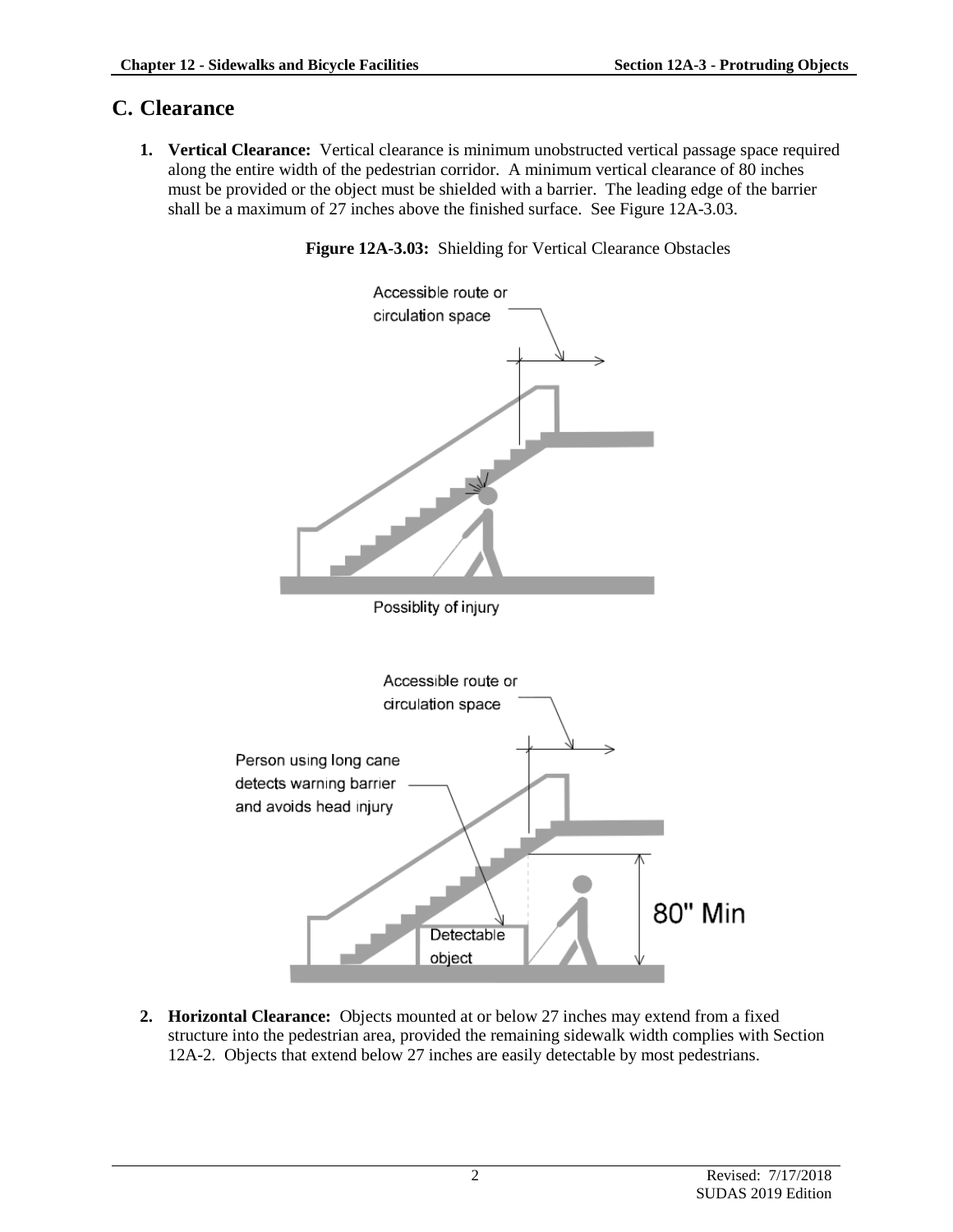Objects that extend into the pedestrian area at a height above 27 inches are not easily detected with a cane and pedestrians may walk into them. This type of object cannot extend into the pedestrian corridor more than 4 inches from its base. The base shall be at least 2.5 inches in height. See Figure 12A-3.04.





**3. Objects Mounted Between Posts:** Where an object is mounted between posts or pylons and the clear distance between the posts or pylons is greater than 12 inches, the lowest edge of the object shall be between 0 and 27 inches or 80 inches or more above the ground (see Figure 12A-3.05). For objects mounted on posts closer than 12 inches, follow the requirements for horizontal clearance defined above.